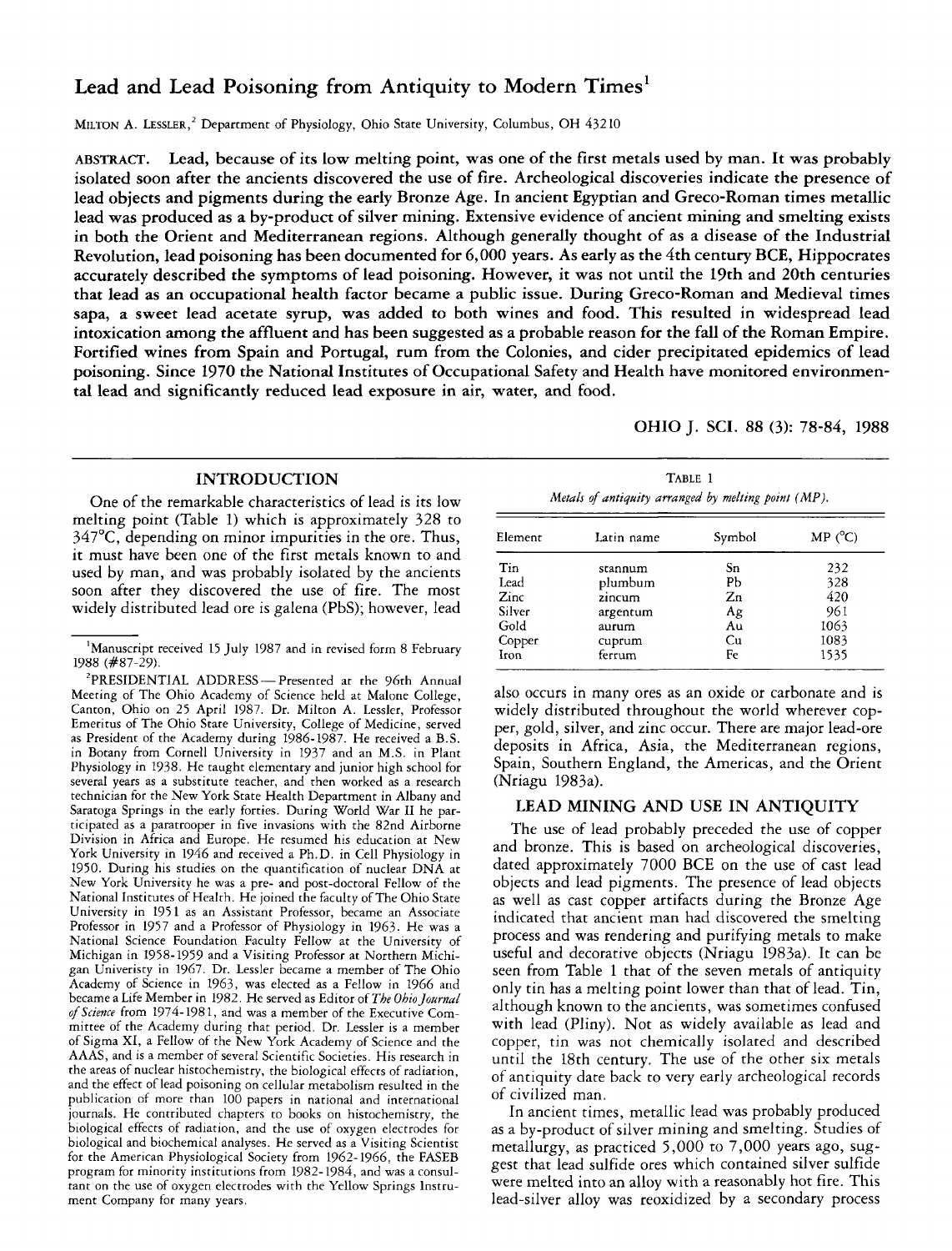called cupellation that separated the lead from the silver, which was then used for ornaments, coinage and other purposes (Aronson 1983). Among the oldest metallic lead objects discovered in archeological digs is a string of decorative lead beads found in a tomb in Anatolia that was dated at approximately 6000 BCE. It is well known that the Pre-Greeks on the Aegean Islands had an extensive trade in lead and silver and used these metals for a variety of purposes (Nriagu 1983a). This is particularly well documented on Crete where the palaces of Knossos (3000-2000 BCE) contained artifacts indicating the use of lead pigments, lead and bronze castings for doors, and "T" forms to fasten building stones together. Early Egyptian tombs also yield ample evidence of advanced metallurgy and the use of lead pigments for glazes, paints, and cosmetics. The metals of antiquity are mentioned in various books of the Old Testament and in many of the early writings from Phoenician times onward (Nriagu 1983a). There is also evidence (as yet not well documented) that the mining and use of lead and silver occurred in the Orient as early or earlier than in the Mediterranean regions.

## **LEAD POISONING AS A DISEASE**

Obviously, this early mining, smelting, and fabrication with lead must have resulted in environmental contamination and lead poisoning. Indeed, the lead mines in Cartagena of southern Spain, which were exploited by Carthage and later by the Romans, left a legacy of over 10,000,000 tons of slag and evidence of many deaths among the 40,000 men who worked the mines. Among the earliest records, whether on papyrus, copper, parchment or cuneform writing on clay, there are notes that lead miners and individuals who worked with lead developed ailments that resulted in their early demise. This was first well documented by the Egyptians who used slaves in their mines and later by the Pre-Greeks, Greeks, and Romans (Nriagu 1983a). The largest known silver mines in Greece, the infamous Laurion Mines of classical Greece (near present-day Ergastiri), generated great material wealth for Athens and were known as an environmental problem as early as 2500 to 2000 BCE. I have visited these mining shafts in southern Attica, which still exist as mute evidence of the many slaves and condemned criminals who worked these mines and died there.

Hippocrates (460-377 BCE) described the symptoms of lead poisoning as appetite loss, colic, pallor, weight loss, fatigue, irritability, and nervous spasms. These are the same symptoms that are observed and categorized for lead poisoning today. It also was observed that cows and horses could not be pastured near the mines, or they would soon become sick and die. Recent research by Zmudski et al. (1983) indicated that the fatal dose of lead for farm animals is much lower than that for humans. Cattle fed 6-8 mg Pb per Kg per day died in 1 to 2 weeks. Horses fed as little as 3-4 mg Pb per Kg per day died in a few weeks. Humans can tolerate up to 20-30 mg Pb per Kg per day, whereas rodents can tolerate up to 250 mg per Kg per day. Landrigan et al. (1975) studied a group of 919 children living near a lead smelter in Shoshone, Idaho. They noted that 42% of the children had elevated blood lead, and that 99% of the children living within 1.6 km of the smelter had toxic levels of lead in their blood.

Although generally thought of as a disease of the Industrial Revolution, the symptoms of lead poisoning were known, described, and documented for at least 5,000 years prior to that period. The Middle Ages saw a marked increase in the use of lead and lead-containing products, and there were occasional publications on the toxic dangers involved in the preparation and use of various metals. For example, U. Ellenberg in 1473 published a tract titled "On the Poisonous and Noxious Vapors and Fumes of Metals;" later G. Agricola (1556) published "De Re Metallica." It was not until the late 19th and early 20th centuries that occupational health was recognized as an important governmental public health issue. It was during this period that the United States and several European countries (Britain, France, Germany) passed occasional legislation designed to protect industrial workers from potentially dangerous toxic environments. As the evidence for lead and other types of industrial poisoning accumulated, the need for the protection of the public became more evident (Woolley 1984). The United States Congress, recognizing the severity of the problem, passed the Occupational Health Act in 1970. This legislation created the National Institutes of Occupational Safety and Health (NIOSH) and was soon followed by legislation for the regulation and clean-up of toxic wastes. Limits for the acceptable levels of lead in air, water, and food were set by NIOSH. These levels have been revised downward as new evidence became available on the vulnerability of infants and developing children to relatively low levels of lead in the environment (Johnson and Mason 1984).

During the Middle Ages, there was a marked increase in the use of lead, but the Industrial Revolution saw a tremendous expansion in the fabrication of metals and in the number of industries using lead and lead products (Table 2). It was not until the 18th century that B. Ramizzini (an Italian physician) linked the diseases shared by potters, guilders, glass makers, and metal workers with lead poisoning. The symptoms of lead poisoning were often given quaint local or industrial names (Table 3). Development of concern for occupational and environmental health, although noted in ancient times,

TABLE 2 *Partial list of industries disseminating environmental lead.*

| Industry               | Products                         |  |  |
|------------------------|----------------------------------|--|--|
| Electrical             | Storage batteries, solder        |  |  |
| Fermented beverages    | Fortified wines, moonshine       |  |  |
| Glass                  | Leaded glass and art objects     |  |  |
| Glazing                | Litharge, caulk                  |  |  |
| Metal reclamation      | Gold, silver, lead, iron, etc.   |  |  |
| Metal tubing           | Pipes and solder                 |  |  |
| Mining                 | Lead release from ores           |  |  |
| Munitions              | Guns and ammunition              |  |  |
| Oil                    | Leaded gasoline, tetraethyl lead |  |  |
| Paint                  | Red and white lead pigments      |  |  |
| Patent medicines       | Herbal medicines                 |  |  |
| Pottery                | Lead glazes and tableware        |  |  |
| Printing               | Leaded types and inks            |  |  |
| Ship and bridge repair | Flakes of leaded paint           |  |  |
| Silverware             | Silver and pewter objects        |  |  |
| Smelting               | Atmospheric lead and slag        |  |  |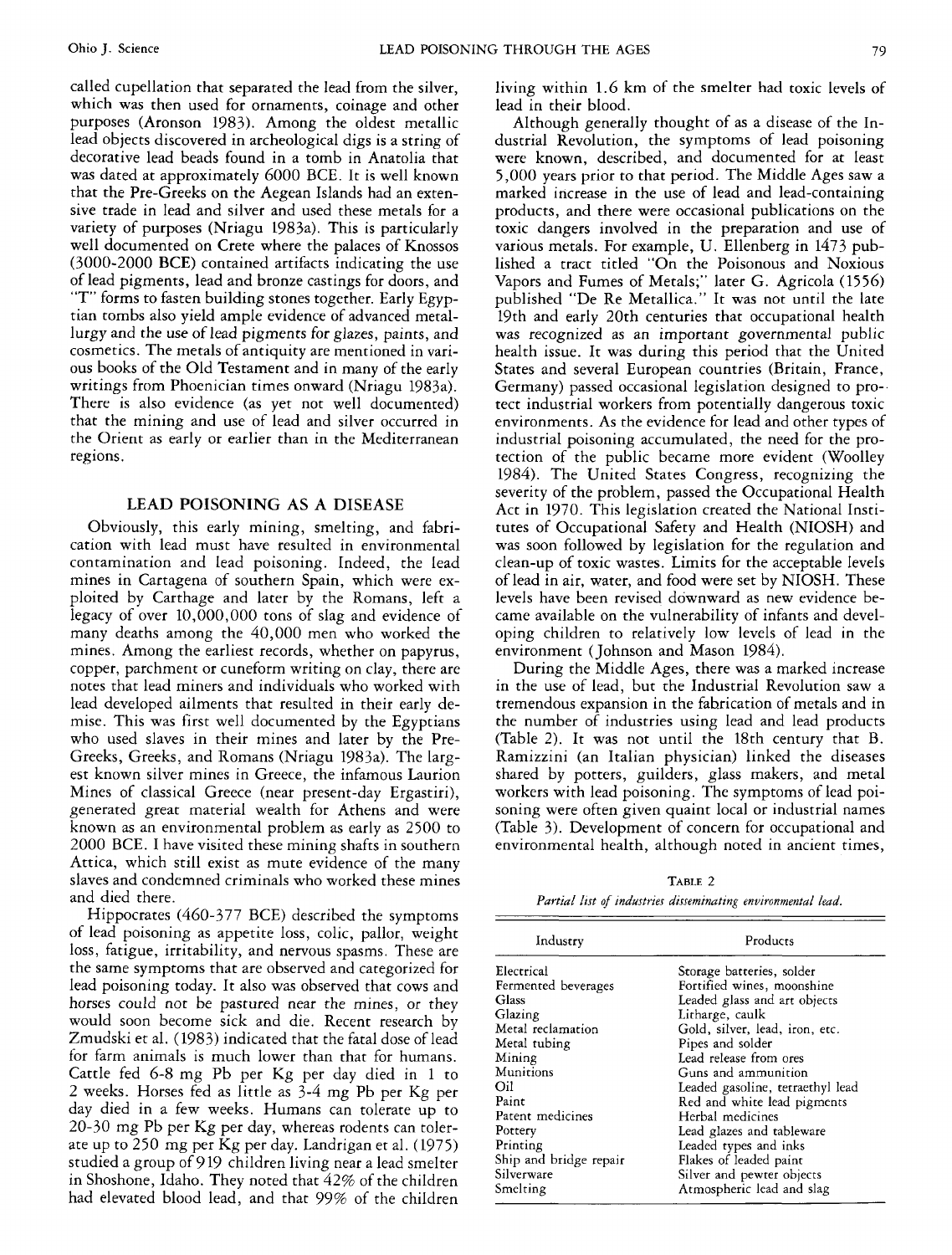TABLE 3 *Some local and special names for lead poisoning.*

| Name               | Period            | Area          | Source of lead        |
|--------------------|-------------------|---------------|-----------------------|
| Colic Pitonus      | Middle Ages       | Europe        | Sapa in wine and food |
| Colic of Poitou    | Middle Ages       | France        | Adulterated wine      |
| Derbyshire belain  | Middle Ages       | England       | Hard cider            |
| Dry gripes         | Colonial          | Americas      | Distilled rum         |
| Entrabado          | Middle Ages       | Spain         | Fortified wine        |
| Huttenkatze        | Middle Ages       | Germany       | Adulterated wine      |
| London gout        | After 1703        | England       | Port and sherry       |
| Miner's colic      | Ancient to modern | Worldwide     | Mineral ores and slag |
| Moonshiner's colic | Recent            | Southern U.S. | Illegal whiskey       |
| Painter's pallor   | Recent            | Worldwide     | Paints and caulks     |
| Potter's disease   | Industrial        | Worldwide     | Clays and glazes      |
| Saturnism          | Ancient           | Greco-Roman   | Sapa in food and wine |

was not important as long as slaves and cheap labor were available. As the evidence accumulated through the years, many areas adapted some type of legislation for the protection of workers and the population.

#### **ADULTERATION OF WINE**

During the Middle Ages, the writings of medieval physicians indicated an awareness of both the sources and symptoms of lead poisoning. Recognizing the dangers of fortified wines, both the French and Spanish authorities issued edicts in 1427 prohibiting the addition of sapa to sweeten wine. Indeed, in 1478, German authorities made wine adulteration a crime punishable by death. Sapa, which had been in use since very early Greco-Roman times, was prepared by boiling acidic wine in lead-lined vessels. This yields a sweet syrup due to the formation of lead acetate  $[Pb(C_2H_3O_2)_2]$ . The addition of sapa not only sweetens the wine, but also inhibits spoilage by interfering with enzyme activity. Most early Greek and Roman wines contained sapa which also was used to sweeten food because these civilizations had no readily available source of sugar. Recent analyses of ancient Greek and Roman wine vessels indicated that wine stored in them had a considerable lead content. In 1883, K. B. Hofmann (a German physician) followed Roman recipes for making sapa in lead-lined pots and obtained a syrup of wine with approximately 240 mg Pb per L. Additions of 2 teaspoons of this sapa to a liter of wine yielded 20-30 mg Pb per L. He found that with a longer boiling time sweet sapa with 1000 mg Pb per L could be prepared with little additional effort.

#### **LEAD POISONING AND THE FALL OF ROME**

In 1965, Gilfillan published a paper titled "Lead Poisoning and The Fall of Rome," which has been discussed widely. He suggested that the widespread behavioral and neurological deficiencies of the Roman Emperors were due to lead intoxication. It is well documented that the aristocracy and patricians made extensive use of wine and food sweetened by sapa, of lead plumbing, and of leadlined storage vessels. These are things that the plebians and slaves could not afford. In fact, recent studies of presumed patrician and slave skeletons show a much higher bone lead content among the patricians (Mackie et al. 1975). Analyses of the residue in ancient Roman wine vessels gave estimated lead contents of approximately 750 mg Pb per L of wine. Gilfillan's contention is controversial as historians, militarists, and economists have

cited other factors as being more important than lead poisoning in the fall of Rome. These objections to Gilfillan's thesis certainly do not negate the ever increasing evidence that there was an epidemic of gout and rampant lead intoxication among the patricians of ancient Rome, and that this may have been a factor in the fall of the Roman Empire (Nriagu 1983b).

#### **LEAD IN RUM AND CIDER**

England signed the treaty of Methuen in 1703. This made it possible to import "fortified wines" (port and sherry) from Spain and Portugal. As a result of this trade, there was widespread lead poisoning and a great gout epidemic among the upper classes in England, who imbibed liberally of these beverages (Green 1985). Recent atomic absorption analyses of English port bottled during the period 1770 to 1830 showed lead contents of up to 1900 mg Pb per L (Nriagu 1983a). Wine was not the only culprit, however. Sir Geroge Baker (1767) studied an illness called Devonshire Colic and found that this was lead poisoning, "due to the use of lead pounds and presses to make apple cider." James Hardy later reinvestigated and confirmed Baker's work, and noted experimentally that cider allowed to stand in glazed earthenware pots (to make hard cider) was rapidly impregnated with lead (Waldron 1969).

Not only fortified wine and hard cider resulted in lead poisoning. During the Colonial Period, "the demon rum" became an important source of lead intoxication. Ben Franklin (then a Philadelphia printer) published a monograph by Thomas Cadwalader in 1745 titled "Essay on West India Dry Gripes." This essay by the Philadelphia physician clearly described the enteric and neuropathic sequelae of drinking lead-laced rum and other spirits (Aronson 1983). At this time rum from the Caribbean Island of Barbados sold for 6 shillings per gal. When later made in other British Colonies, rum sold for as little as 1 shilling per gal. Imported into England, where it was sometimes called "Kill-devil,"rum became a standard ration for sailors in the British navy. The name rum probably originated from the Devonshire term "rumbullion" (indicating tumult) which was then shortened to "rumbo" and then to rum (Felton 1965).

On 3 September 1723, the Massachusetts Bay Colony passed an act prohibiting the distillation of rum or other strong liquor with leaden heads (covers) or worms (pipes). This was the result of extensive sickness (lead poisoning)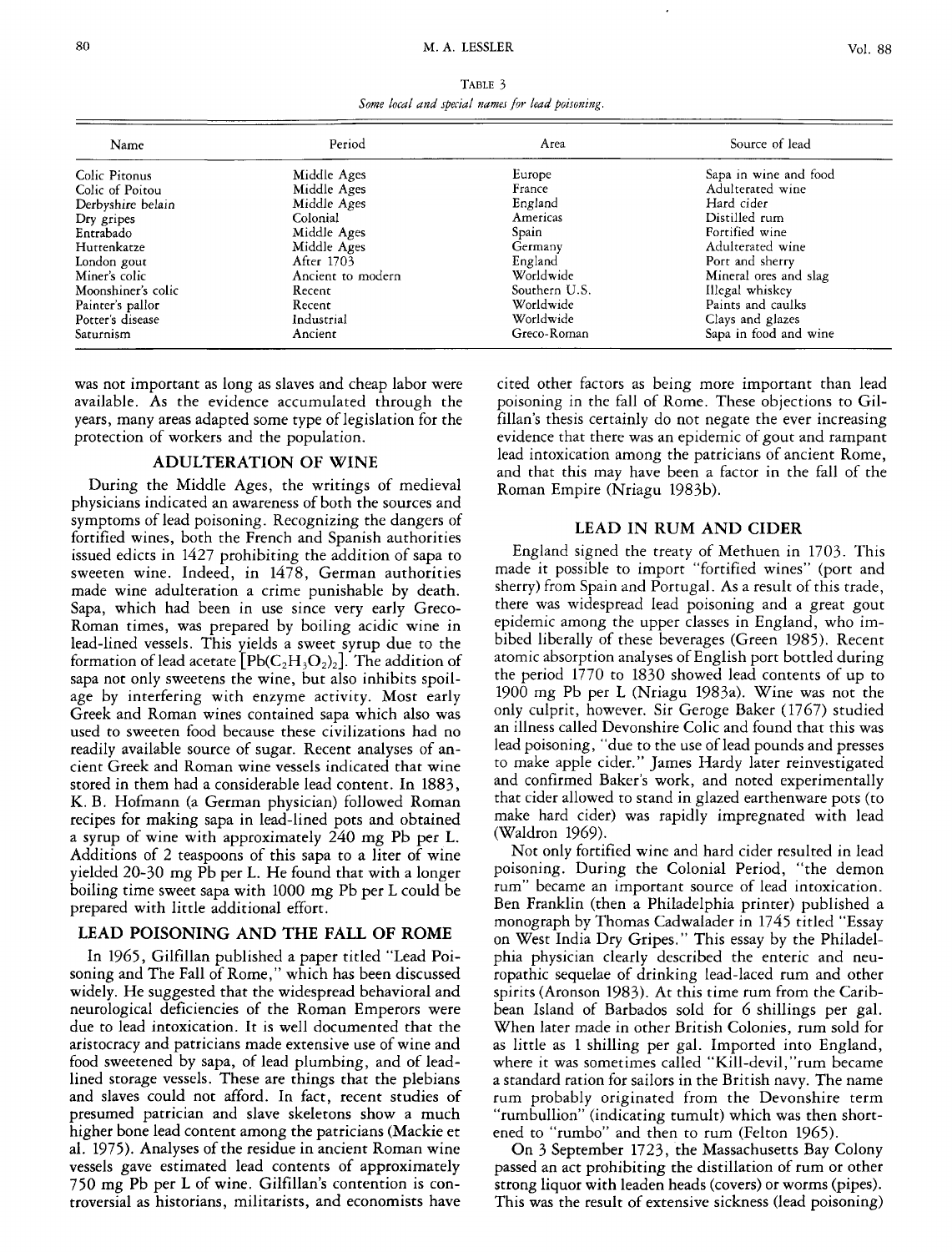caused by the imbibing of distilled rum. Chapter II of the Massachusetts Bay Colony Act of 1723, passed under the charter granted by their Majesties King William and Queen Mary to the inhabitants of the Province of Massachusetts-Bay in New England, reads as follows:

"An Act for preventing Abuses in distilling of Rum and other strong Liquor with Leaden Heads or Pipes.

Whereas the strong Liquors and Spirits that are distilled thro' leaden Heads or Pipes, are judged on good Grounds to be unwholesome and hurtful; notwithstanding which some Persons to save Charge may be led into making or using such Heads, Worms, or Pipes:

For Remedy and Prevention Whereof: Be it enacted by the Lieutenant Governer, Council and Representatives in General Court assembled, and by the same, That no Person whatsoever, shall make Use of any such Leaden Heads or Worms for the future; and that whosoever shall presume to distill or draw off any Spirits or strong Liquors through such Leaden Heads or Worms, upon legal Conviction thereof before any of his Majestie's Courts of Record, shall forfeit and pay a sum *of One Hundred Pounds.*

And Be It Further Enacted By the Authority aforesaid, That no Brazier, Pewterer, or other Artificer whatsoever, shall presume to make any Worm or Head for distilling of coarse and base pewter, or such as hath any Mixture of Lead in it; under the Penalty of *One Hundred Pounds.* "

During the Colonial Period, in addition to the trade in rum, there was extensive manufacture and use of glazed earthenware, pewter, lead pipe, lead shot, and lead type for printing. Red and white lead were widely used as pigments for paints (also as an addition to red pepper); lead acetate and lead oxide were used to sweeten and whiten bread. Litharge (a PbO product) was used as a putty to install windows and, according to colonial records, was sometimes added to snuff. Apparently, lead intoxication was rampant during the Colonial Period in America and may have been involved in accusations of witchcraft because individuals with lead poisoning neuropathy often show weird behavior. Recently, Aufderheide et al. (1985) analyzed the exhumed skeletal remains of four Colonial Virginia populations and found that bones from graves of black individuals averaged 35 ppm of lead (8-96 ppm), whereas white families from the same plantations had a mean of 185 ppm (125-250 ppm). This indicates a much lower exposure to lead in the food and water consumed by blacks, as compared to the higher lead content of the food, wines and rum available to the landowners.

# **ENVIRONMENTAL LEAD**

Evidence of lead poisoning became increasingly common in industrialized countries during the 20th century, when world-wide studies indicated that the human population needed protection. Industrial engineers became

interested in the problem and used systems analysis techniques to study the movement of lead from the workplace, into the environment, and to the population (Fig. 1). These studies along with monitoring of lead in air, water, and food in the every-day environment have allowed us to follow the path of lead to humans and to devise ways to reduce significantly our exposure to lead and other toxicants. The reduction of lead in gasoline, controlling the use of lead pigments in paints and printing inks, and banning of lead-based glazes on pottery and ceramic ware (Wallace et al. 1985) have resulted in a reduction of both industrial and population exposure to lead. There is no way that an important metal like lead can be removed from the environment, but with increased vigilance and control we can markedly reduce the exposure of animals and humans to lead. Industrial management of toxic wastes from plants using lead and lead products (e.g., the assembly and disposal of automobile batteries) can have a marked effect on the release of lead into the environment.

There always will be sources of environmental lead release, because wherever mining occurs the debris often contains lead that can be leached out by rain water. The burning of coal releases lead into the air; the area around metal smelters (as noted earlier) shows lead contamination for several miles downwind. Even if we control all of these factors, individuals will still find ways to expose themselves to lead. For example, in Birmingham, Alabama the majority of patients admitted to the Veteran's Administration Hospital with anemia, gout, or severe colic are suffering from lead poisoning because of the consumption of "moonshine" distilled with lead pipes or containers. This type of lead poisoning is common also in rural southern Ohio, Kentucky, and Tennessee. Studies of "moonshine" obtained from these areas indicate lead levels as high as 1,000 to 10,000 mg Pb per L (Batuman et al. 1981).

# **NIOSH AND CDC MONITORING**

Extensive animal experimentation and detailed studies of adults and children suffering from lead poisoning have enabled NIOSH and the Center for Disease Control (CDC) to establish the following toxic limits for blood lead content in humans (Johnson and Mason, 1984):  $<$ 20  $\mu$ gPb per 100 mL — little or no effect in adults but may represent a danger to embryos, newborns, or infants;  $>40 \mu$ gPb per 100 mL — overexposure and danger for both children and most adults; and  $>80 \mu$ gPb per 100 mL — frank lead poisoning; patients need immediate treatment and may require hospitalization. These limits have since been revised downward for infants

and developing children (CDC 1985).

Since industrial and urban lead screening programs have been in place (about 16 years), surveys by the CDC have shown a significant drop in both environmental lead (approximately 37%) and the incidence of lead poisoning. This is due in part to renewed vigilance in the disposal of toxic wastes, removal of lead from paints and ceramic glazes, the decreased use of leaded gasoline, controlling the use of lead-arsenate for insect and mold control in orchards and vineyards, and better control of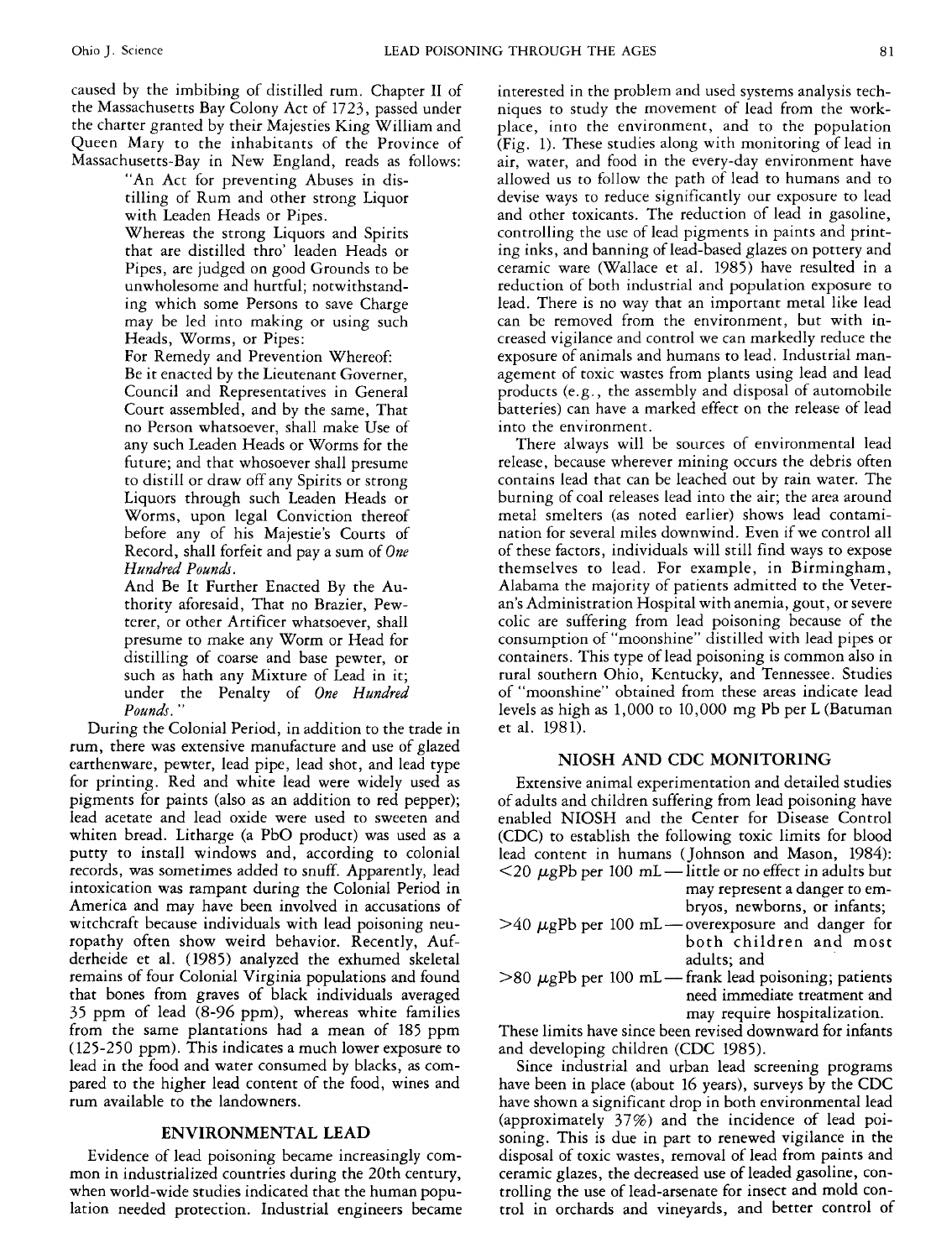

FIGURE 1. Systems analysis diagrams of the movement of lead into the environment via lead mining and production (left) or paint (right), (Courtesy of Heavy Metals Task Force, Institute for Environmental Studies, Univ. of Illinois at Urbana-Champaign.)

industrial emissions and wastes. A ban on the manufacture of lead-based products and paints for home use, childrens' furniture, and toys has reduced markedly the exposure of children to lead in the home. It should be remembered, however, that lead is essentially a nondegradable metal, and that most of the anthropogenic accumulated lead will continue to remain in the environment for an extended period of time.

## **LEAD AND DEVELOPMENT**

When lead is absorbed, it is distributed first to the soft tissues such as the liver and kidneys. In adults, approximately 80 to 90% of ingested lead is excreted; the lead that remains may be stored in bone where it does little harm. Apparently, the bone-forming cells can arrange for an interchange of calcium and lead (both divalent ions) and thus for the storage of lead in a bound form for long periods of time. Studies of house painters, who have used lead based paints, indicate that bone-stored lead can be released into the blood stream during illness or prolonged acidosis resulting in severe lead poisoning. Both infants and adults have the ability to store lead in bone in an insoluble form, but the more active absorption and small bone mass of infants and children allow them to store only small amounts of lead as compared to adults. Infants and children exposed to toxic levels of lead during their early years show a marked reduction in growth and development. If the exposure is for a prolonged period, they may have peripheral neurological, central nervous system, and kidney damage (Chisolm et al. 1975, Lin-Fu 1972).

Lead intoxication inhibits the development of red cells in the bone marrow and markedly reduces the synthesis

of hemoglobin by developing red blood cells, resulting in an anemia (Fig. 2). When children become anemic, it stunts their body growth and the normal development of the nervous system. Experiments with young rats or chicks in which lead was mixed with their food showed significant retardation in growth and development (Figs. 3 and 4). The retardation is greatest if the lead intoxication occurs during early periods of growth, and is not as evident after the major growth phase has been completed. The risk of lead poisoning may not be as great for adults as for children, but continued exposure to lead can result in serious consequences. Thus, continued vigi-



FIGURE 2. Changes in the percent of hemoglobin (Hb) in the blood of Sprague-Dawley rats fed a normal diet or one with 1% lead acetate added. Note that the animals were in reasonably good Hb balance for the first 8 weeks of the experiment before they became anemic. The bars indicate the standard errors of the means (Cardona 1970).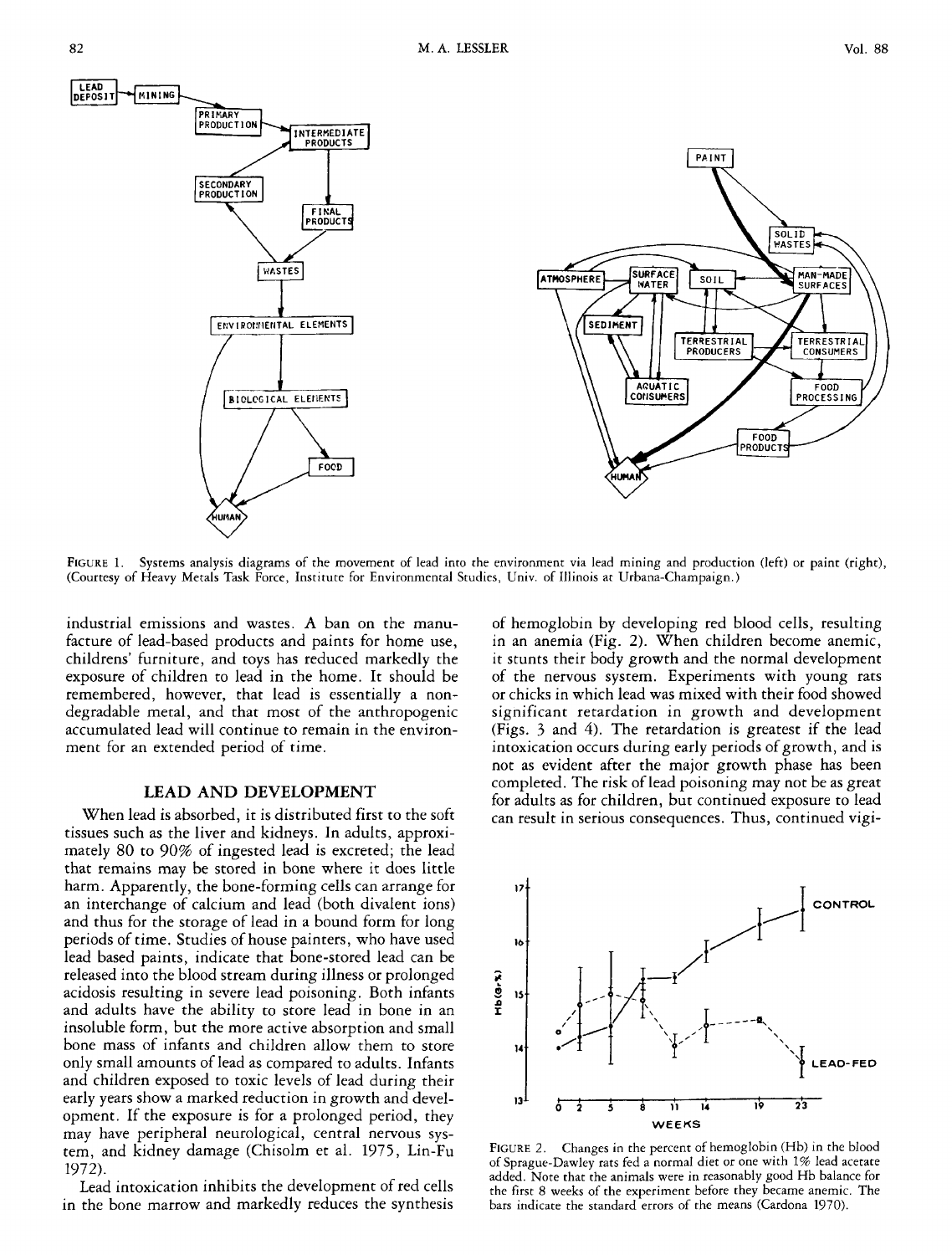

FIGURE 3. Body weight changes of Sprague-Dawley rats weighing  $160 \pm 10$  g at the start of a 24-week growth period. The controls were fed Purina Lab Chow *ad libitum;* the lead-fed animals were fed the same diet with 1% lead acetate mixed in the food. The dashed lines are linear regressions based on the mean weights (10 animals) obtained weekly from weeks 5 through 24 of the experiment. The bars indicate the standard deviations of the means (Lessler and Wright 1976).



FIGURE 4. Body weight changes of white leghorn cockerels with either 0.5% or 1% lead acetate added to their diet of Purina Startina Mash compared to chicks not exposed to lead. Mean weights are based on 20 chicks per group. Note that growth inhibition started earlier and was more profound at the higher lead level (Ray 1981).

lance for reduction of lead in the environment is an important goal for all populations.

To end on a positive note, it is evident that world-wide environmental exposure to lead has been reduced by new laws and constant environmental surveillance. This is particularly true in the United States, many European countries, and Japan which have instituted national programs for control of the use and disposal of lead and lead products. This is not true of Third World countries where monitoring of air, water, and toxic waste contamination is at a minimum. Thus, occasionally we hear of serious epidemics of lead poisoning in countries where mining, smelting, and use of lead products are unregulated. The cost of maintaining uncontaminated air, water, and food worldwide is constant vigilance in order to maintain adequate control of the penetrance of toxic substances into the environment.

### LITERATURE CITED

- Agricola, G. 1556 De re metallica. New York: Dover Publications. Hoover, H. C. and L. C, translators, 1950.
- Aronson, S. M. 1983 Lead and the demon rum in Colonial America. Rhode Isl. Med. J. 66: 37-40.
- Aufderheide, A. C, J.L. Angel, J. O. Kelly and A. C. Outlaw 1985 Lead in bone III. Prediction of social correlates from skeletal lead content in four colonial American populations. Am. J. Phys. Anthrop. *66:* 353-361.
- Baker, G. 1767 An essay concerning the cause of endemial colic of Devonshire. London: J. Hughes. See also Meditrans. Coll. Phys. Lond. Vol. 1, pps. 175 and 257, 1768.
- Batuman, V., B. Haddad, E. Landy and J. K. Measaka 1981 The role of lead in gout neuropathy. New Eng. J. Med. 304: 520-523.
- Cadwalader, T. 1745 An essay on West-India dry gripes. Philadelphia: Ben Franklin.
- Center for Disease Control 1985 Preventing lead poisoning in young children. U.S. Dept. of Health and Human Services.
- Cardona, E. 1970 Chronic lead poisoning: time course of hematologic and metabolic change in rats. Columbus: Ohio State Univ. Dissertation.
- Chisolm, J.J., M.B. Barrett and A. B. and E. D. Mellits 1975 Dose-effect and dose response relationships for lead in children. J. Pediat. 87: 1152-1160.
- Felton, J. S. 1965 Man, medicine and work in America: an historical series II. Lead, liquor and legislation. J. Occup. Med. 7:
- 572-579.<br>Gilfillan, S. C. 1965 Lead poisoning and the fall of Rome. J. Occup. Med. 7: 53-60.
- Green, D. W. 1985 The Saturnine curse: a history of lead poisoning. Southern Med. J. 78: 48-51.
- Hippocrates, The genuine works of Hippocrates. London: Sydenham Society. Adams, F., translator. 1849, 2 vols.
- Hofmann, K. B. 1883 Die Getränke der Griechen und Römer vom hygienische Standpunkte. Arch. Gesch. Med. 6: 26-35, 269-280.
- Johnson, B. L. and R. W. Mason 1984 A review of public health regulations on lead. Neurotoxicology 5: 1-22.
- Lessler, M. A. and G. L. Wright 1976 Effects of lead on the growth of the laboratory rat. Prog. Biometeorology I. Part II: 227-233.
- Landrigan, P. J., S. H. Gehlback, B. F. Rosenblum and J. M. Shoults 1975 Epidemic lead absorption near an ore smelter. New Eng. J. Med. 292: 123-129-
- Lin-Fu, J. S. 1972 Undue absorption of lead among children. A new look at an old problem. New Eng. J. Med. 286: 702-710.
- Mackie, A. C., A. Townsend and H. A. Waldron 1975 Lead concentrations in the bones of Roman York. J. Arch Soc. 2: 235-237.